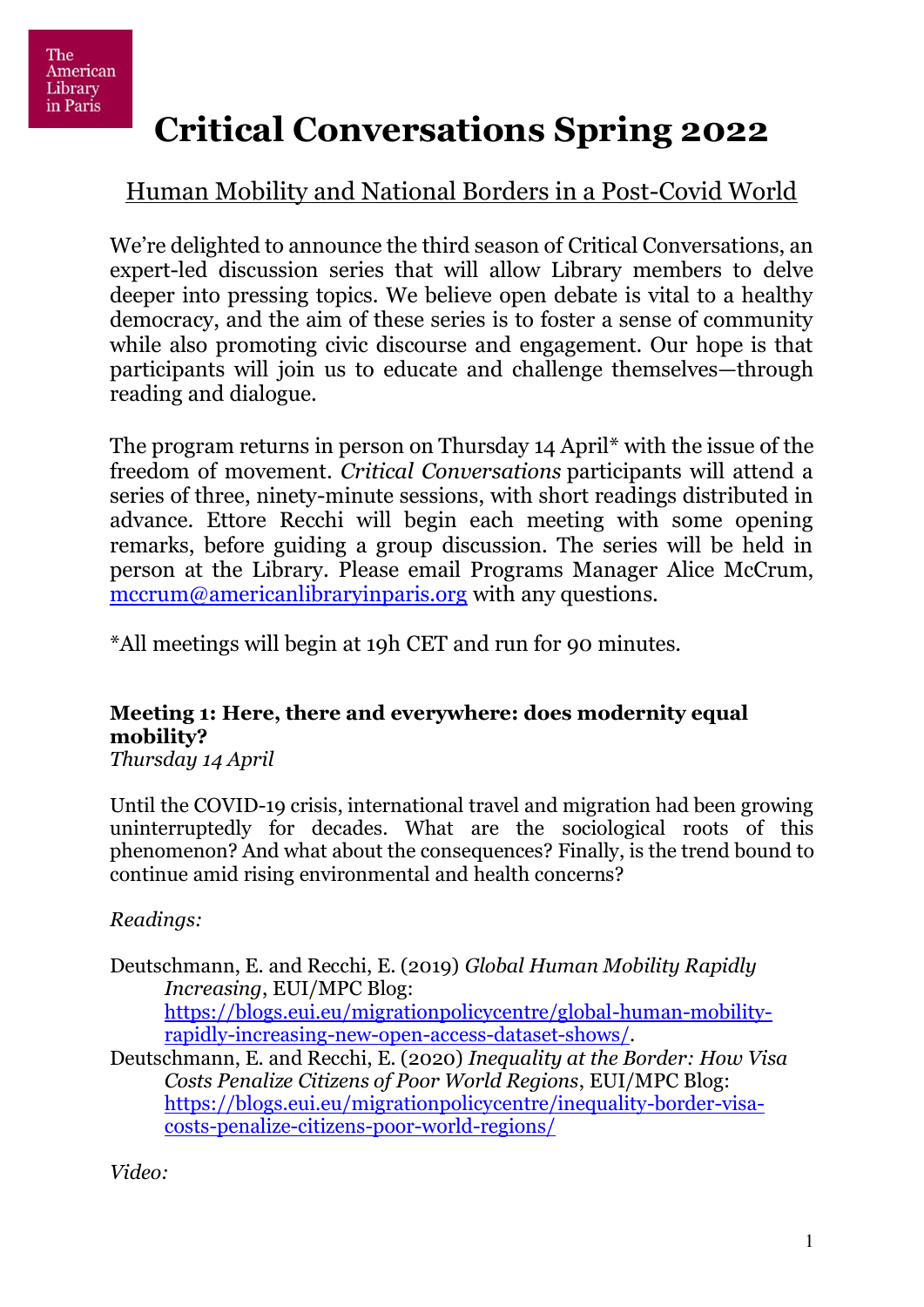[https://www.youtube.com/watch?v=U9BXARjhs04.](https://www.youtube.com/watch?v=U9BXARjhs04) This video explains the Henley Passport Index, which ranks citizenships by their power to move internationally.

#### **Meeting 2: Free movement in the EU: a success story?**

*Thursday 28 April* 

The freedom to move and settle across 27 different sovereign states is a unique achievement of the European Union. Why and how did this happen? And what are the implications of free movement for the future?

#### *Reading:*

Deutschmann, E. and Recchi, E. (2022) Europeanization via Transnational Mobility and Migration, in S. Büttner, M. Eigmüller and S. Worschech (eds) *Sociology of Europeanization*. Berlin/Boston: De Gruyter, pp. 283-308.

#### *Video:*

*L'Auberge espagnole* (2002) by C. Klapisch: [https://www.youtube.com/watch?v=CCs6AzLeNQI&list=PLsW6n\\_4f2tjZccXk](https://www.youtube.com/watch?v=CCs6AzLeNQI&list=PLsW6n_4f2tjZccXkVvjBRf--Q7iGn_346) [VvjBRf--Q7iGn\\_346.](https://www.youtube.com/watch?v=CCs6AzLeNQI&list=PLsW6n_4f2tjZccXkVvjBRf--Q7iGn_346) This iconic movie portrays the growing interconnection of European youth epitomized by the EU's famous Erasmus grants to study abroad.

#### **Meeting 3. A world without borders: Is it possible?**

*Thursday 5 May* 

Against a backdrop of expanding human mobility and aspirations to migrate, the number of walls and the severity of immigration policies is rising globally. Can we imagine a world with open borders? What would be the economic, social, and cultural impact of this apparent utopia?

*Reading:* 

R. Bregman (2016) *Utopia for realists*. The Correspondents, pp. 180-191.

*Videos:* 

<https://www.youtube.com/watch?v=VMkI7D4YIHo> [https://www.youtube.com/watch?v=vf-k6qOfXz0.](https://www.youtube.com/watch?v=vf-k6qOfXz0) These two speakers argue against the demise of state borders and global free movement from different standpoints